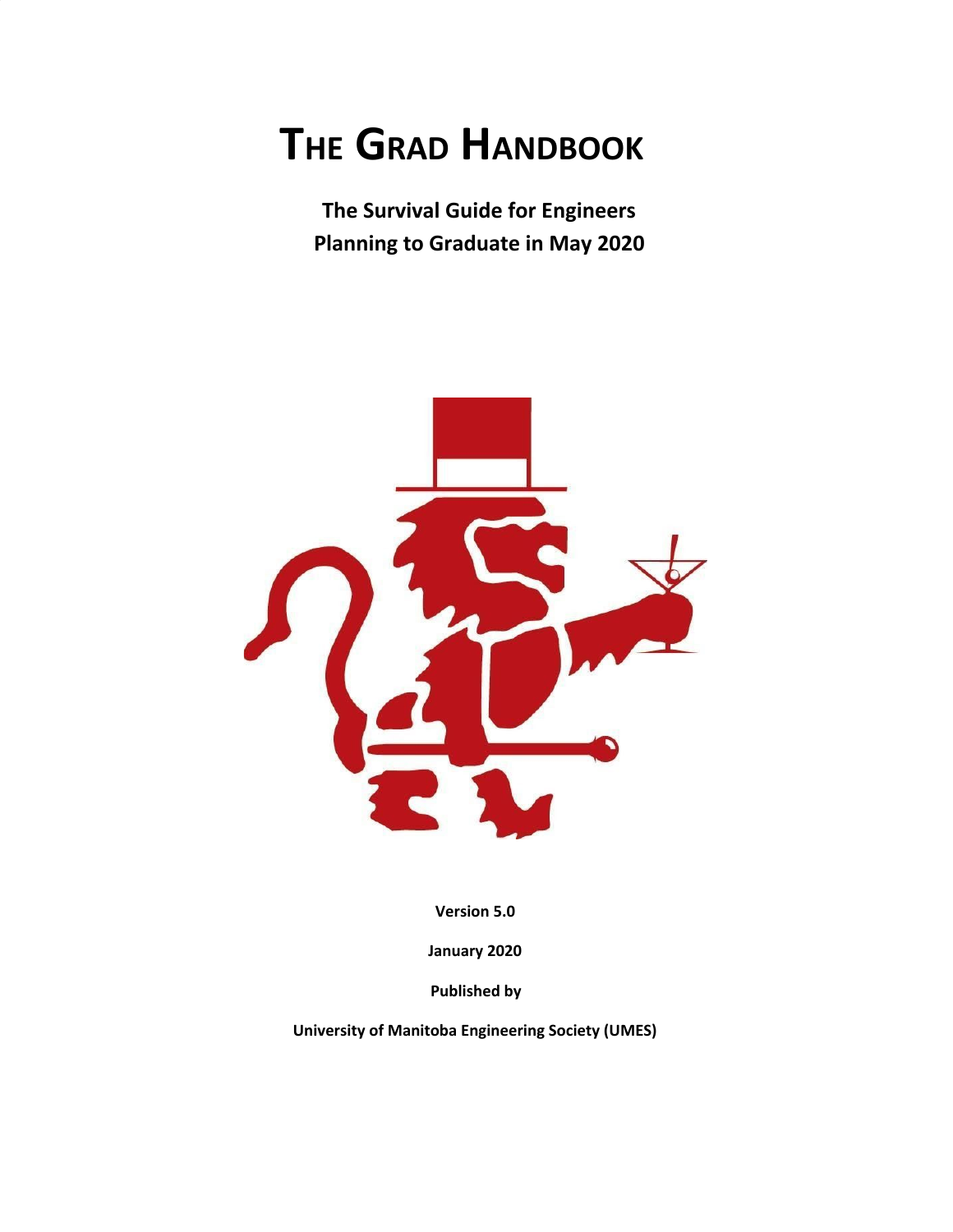



### **TABLE OF CONTENTS**

| Introduction - Message from the UMES Grad Director | 2         |
|----------------------------------------------------|-----------|
| Important Dates - Winter Term 2020                 | 3         |
| <b>Declaring Your Graduation Date</b>              | $4 - 5$   |
| Iron Ring Ceremony                                 | $6 - 7$   |
| <b>Grad Photos</b>                                 | $8-9$     |
| The Yearbook                                       | 9         |
| <b>Graduation Dinner &amp; Year End Formal</b>     | $10-12$   |
| Convocation                                        | $13 - 14$ |
| <b>Teaching Awards</b>                             | 15        |
| Alumni Information                                 | 16        |
| Sponsors                                           | 17        |

WHE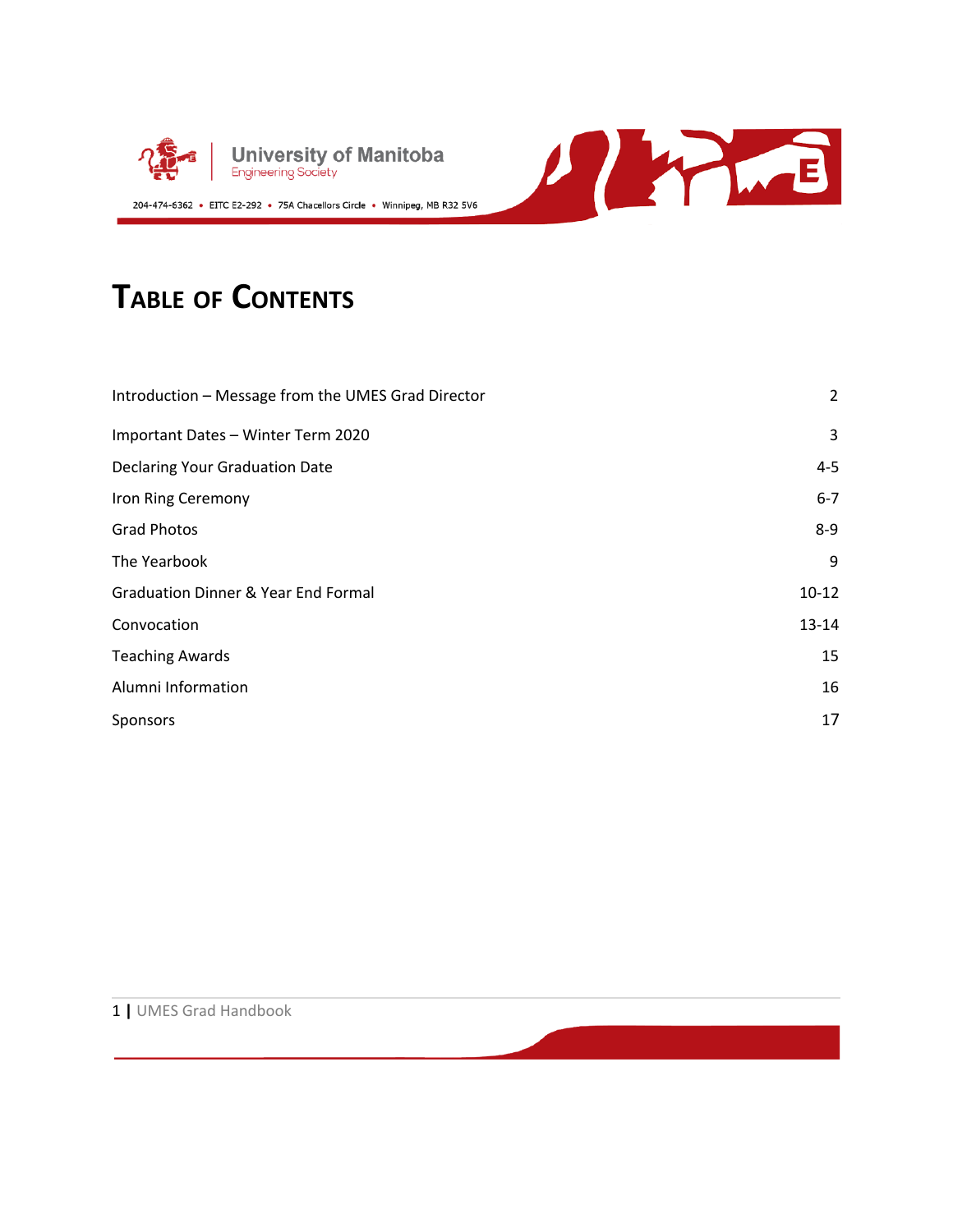



## **Introduction – Message from the UMES Grad Director**

Well, this is it, the final year of your degree! Time to get by these last few courses, and then you're out the door to begin life as an Engineer! Well, that and… declare your graduation, get grad photos, support grad fundraisers, attend the Iron Ring Ceremony, Convocation and the Year End Formal!

We know this can all feel stressful, that's why we put together the Grad Handbook! Included is everything you need to know to survive graduation, filled with important dates, information on how to declare your graduation date as well as information about all the events, in hoping to make your last year as memorable as possible.

So, give it a read, study up one last time to make your transition into graduation as smooth as possible.

If you have any questions, please feel free to contact the grad directorship by emailing us at [grad@umes.mb.ca](mailto:grad@umes.mb.ca).

Congratulations, and good luck!

Grad

UMES Graduation Directorship 2019-2020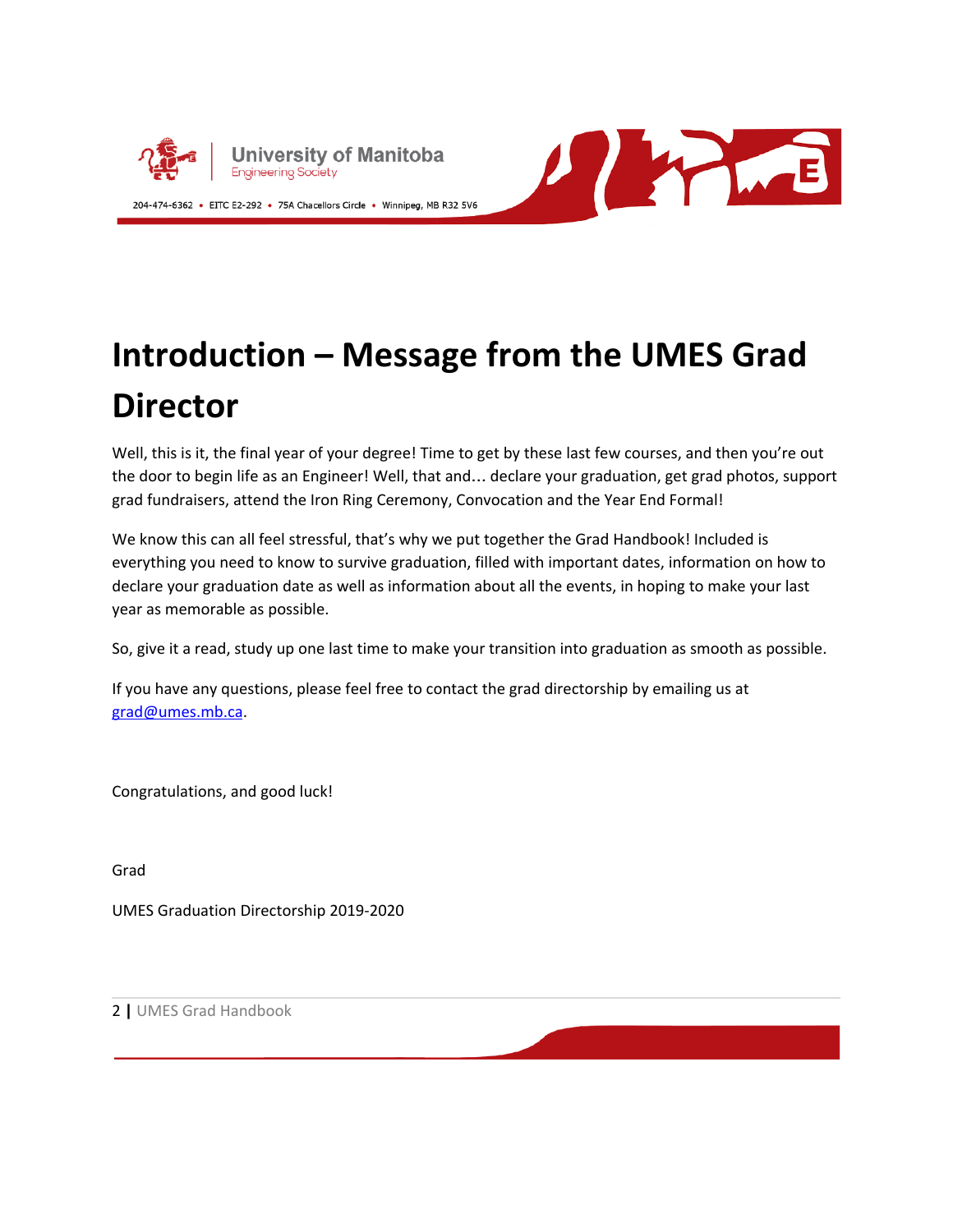



### **Important Dates – Winter Term 2019**

| January 20:     | Last Day to Apply Online to Graduate in spring 2020              |
|-----------------|------------------------------------------------------------------|
| January 6-17:   | <b>Winter Revision Period</b>                                    |
| January 20-24:  | <b>Grad Photos for Grads</b>                                     |
| February 4:     | <b>Tuition Deadline</b>                                          |
| February 17:    | Louis Riel Day (No classes)                                      |
| February 18-21: | Winter Term break (No classes)                                   |
| <b>TBA</b>      | Iron Ring Orientation/Information Session (Attendance Mandatory) |
| <b>TBA</b>      | Iron Ring Registration and Ring Sizing (Attendance Mandatory)    |
| March 18:       | Winter Term VW Deadline                                          |
| March 24:       | Iron Ring Ceremony                                               |
| April 10:       | Good Friday (no classes)                                         |
| April 7:        | Last Day of Classes                                              |
| April 13-25:    | <b>Exam Period</b>                                               |
| June 4-9:       | <b>Convocation Ceremonies</b>                                    |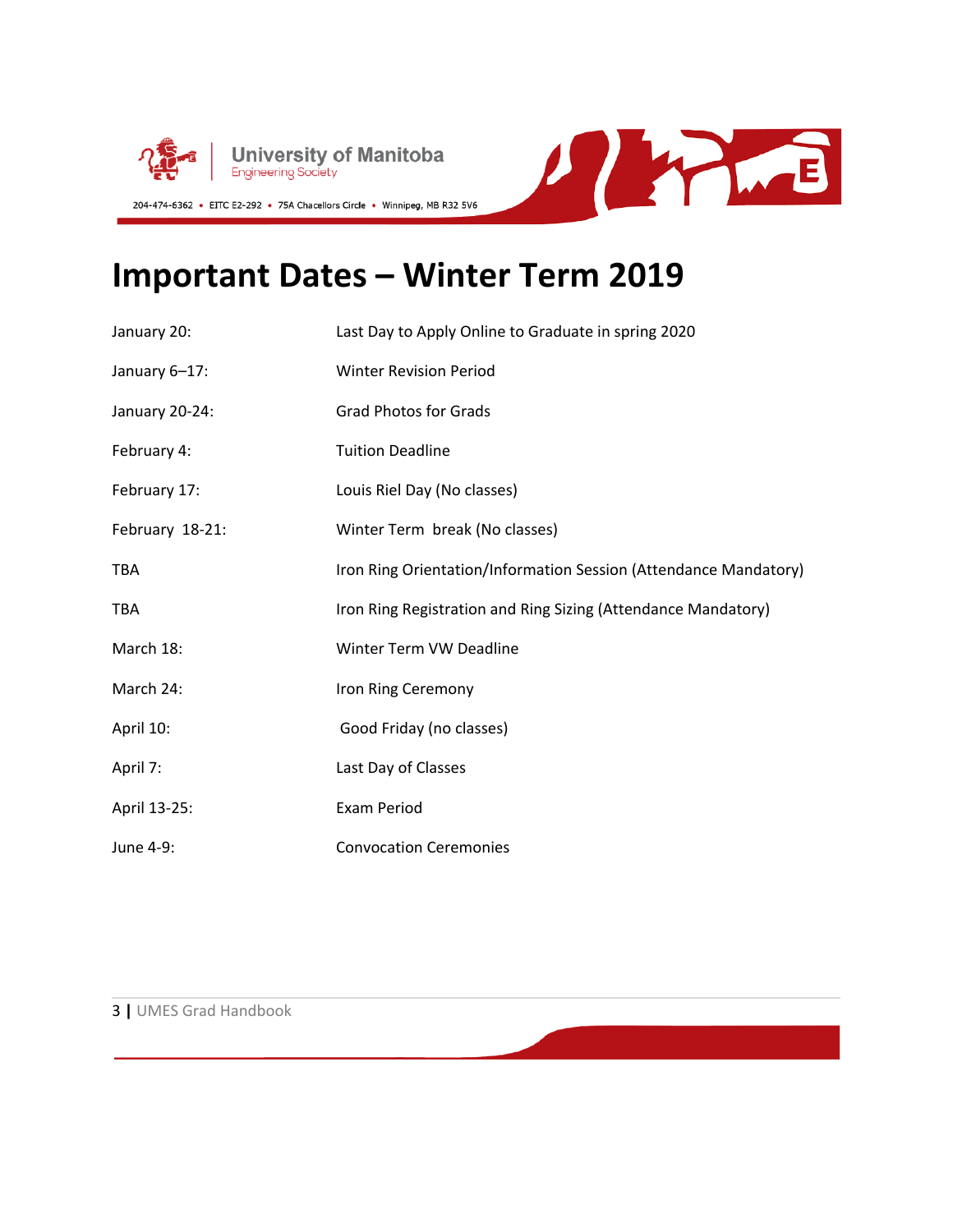



### **Declaring Your Graduation Date**

University of Manitoba students may graduate in the Spring (May/June), Fall (October), or Winter (February) of each year. In order to graduate, you must declare your graduation date by the deadlines set by the university.

#### **To Declare Your Graduation Date**

You must apply to graduate (that is, declare your graduation date) using Aurora. Before doing so, it's recommended that you talk to your department's undergraduate advisor to make sure you have completed all of the program requirements to graduate (see below).

Once you've declared your graduation date, check your University of Manitoba email account for confirmation. If you need to change your graduation date after you've submitted it on Aurora, you must talk to your department's undergraduate advisor.

#### **Declare your graduation date on Aurora:**

- 1. Log on to Aurora
- 2. Click on "Enrolment & Academic Records"
- 3. Click on "Declarations"
- 4. Click on "Declare Graduation Date"
- 5. Choose your graduation date and submit the web form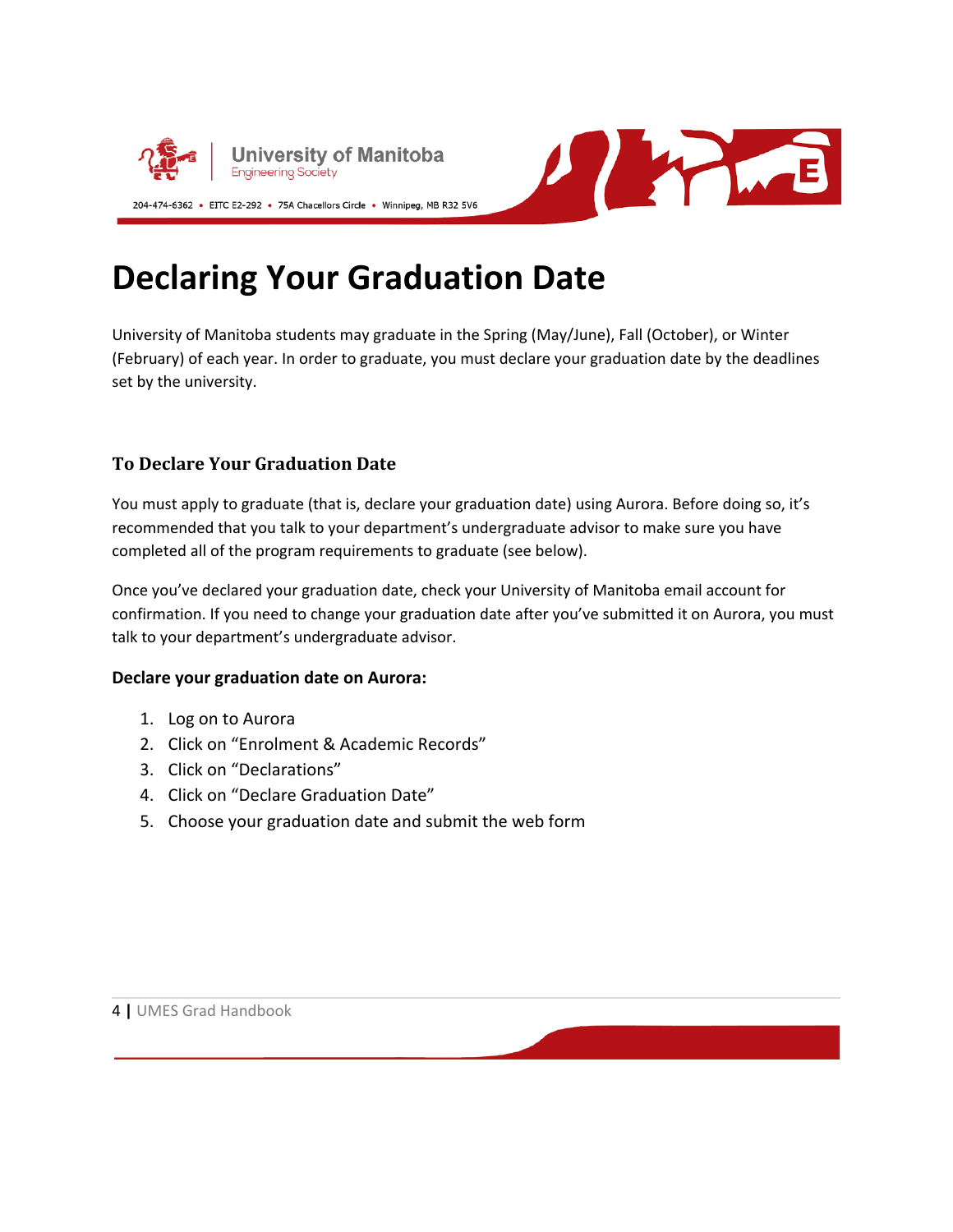

#### **Engineering Department Undergraduate Advisors**

| <b>Biosystems</b>                |                       |          |                                 |
|----------------------------------|-----------------------|----------|---------------------------------|
| Nammy Nadarajah                  | E2-376<br><b>EITC</b> | 474-9409 | narmatha.nadarajah@umanitoba.ca |
| Civil                            |                       |          |                                 |
| Patricia Fedirchuck              | E1-368<br><b>EITC</b> | 474-9220 | undergrad@umanitoba.ca          |
| <b>Electrical &amp; Computer</b> |                       |          |                                 |
| Tammy Holowachuk                 | E2-390<br><b>EITC</b> | 474-9099 | Tammy.Holowachuk@umanitoba.ca   |
| <b>Mechanical</b>                |                       |          |                                 |
| Jenifer Romaniuk                 | E2-327<br><b>EITC</b> | 474-6630 | jenifer.romaniuk@umanitoba.ca   |

WHIP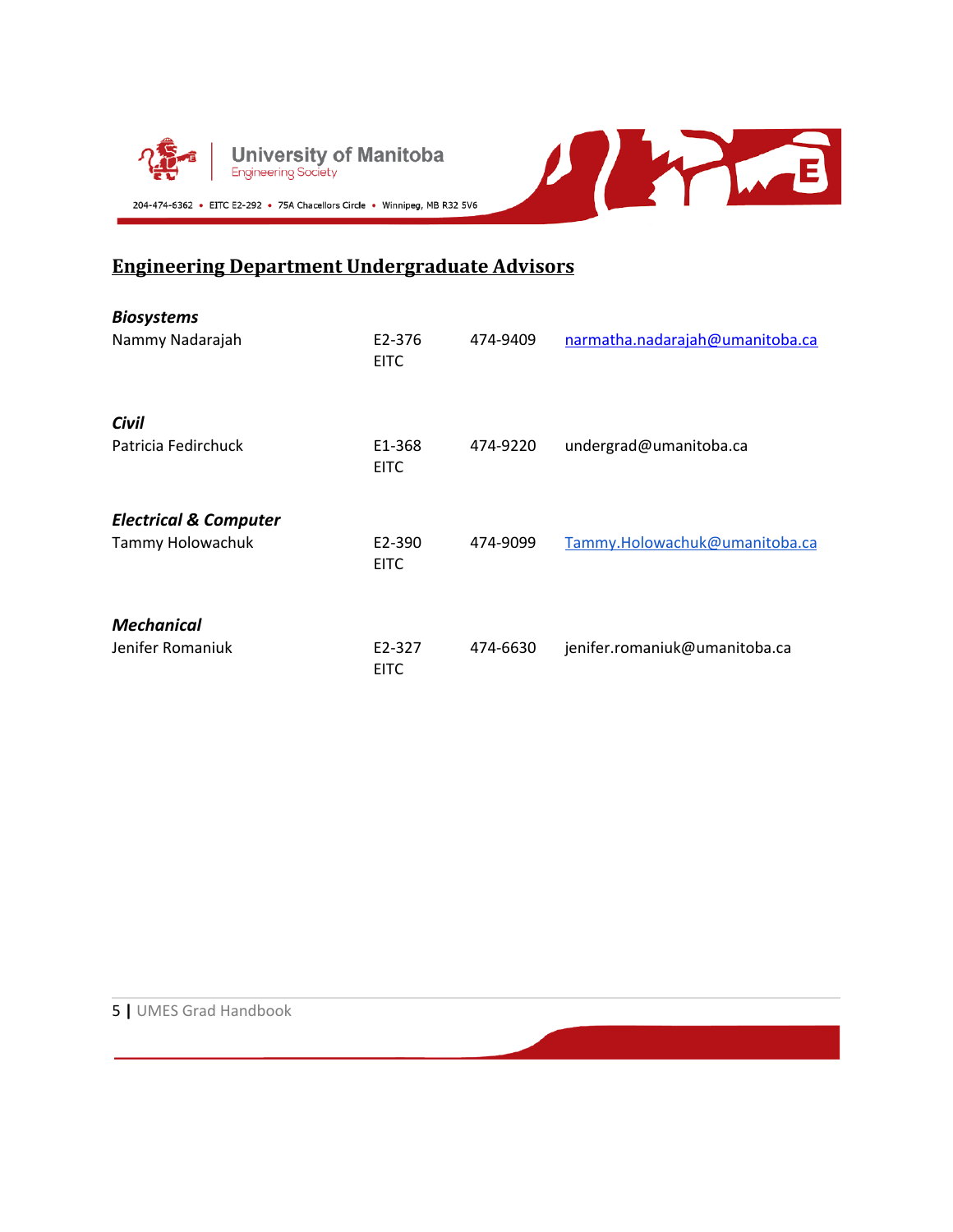

A PARTIE

### **Iron Ring Ceremony**

Presented by Camp 8

**The Ritual of the Calling of an Engineer**, also known as the **Iron Ring Ceremony**, is a uniquely Canadian tradition, and is neither religious nor obligatory. However, engineers are only able to wear the iron ring if they take part in the ceremony. The ring is given to graduates to symbolize their commitment to upholding the standards of the profession.

Graduating students do not have to apply to be eligible for the ceremony. The Dean's Office provides Camp 8 with a listing of all students who intend to graduate, both fall and spring. However, each student must have notified their Department of their intention to graduate. If your name is not on the list you **must provide a letter from your Department stating its agreement that you intend to graduate.**

All important information such as arrival time, dress code, etc will be provided at the orientation session.

#### **Camp 8 Contacts**

More information can be found on Camp8ironring.ca

#### **The UMES Iron Ring After Party**

After the Iron Ring Ceremony on March 24th, 2020, come to **The Hub** on the **third floor** of **University Centre** to celebrate with your fellow graduates! More information about drink specials will be available soon.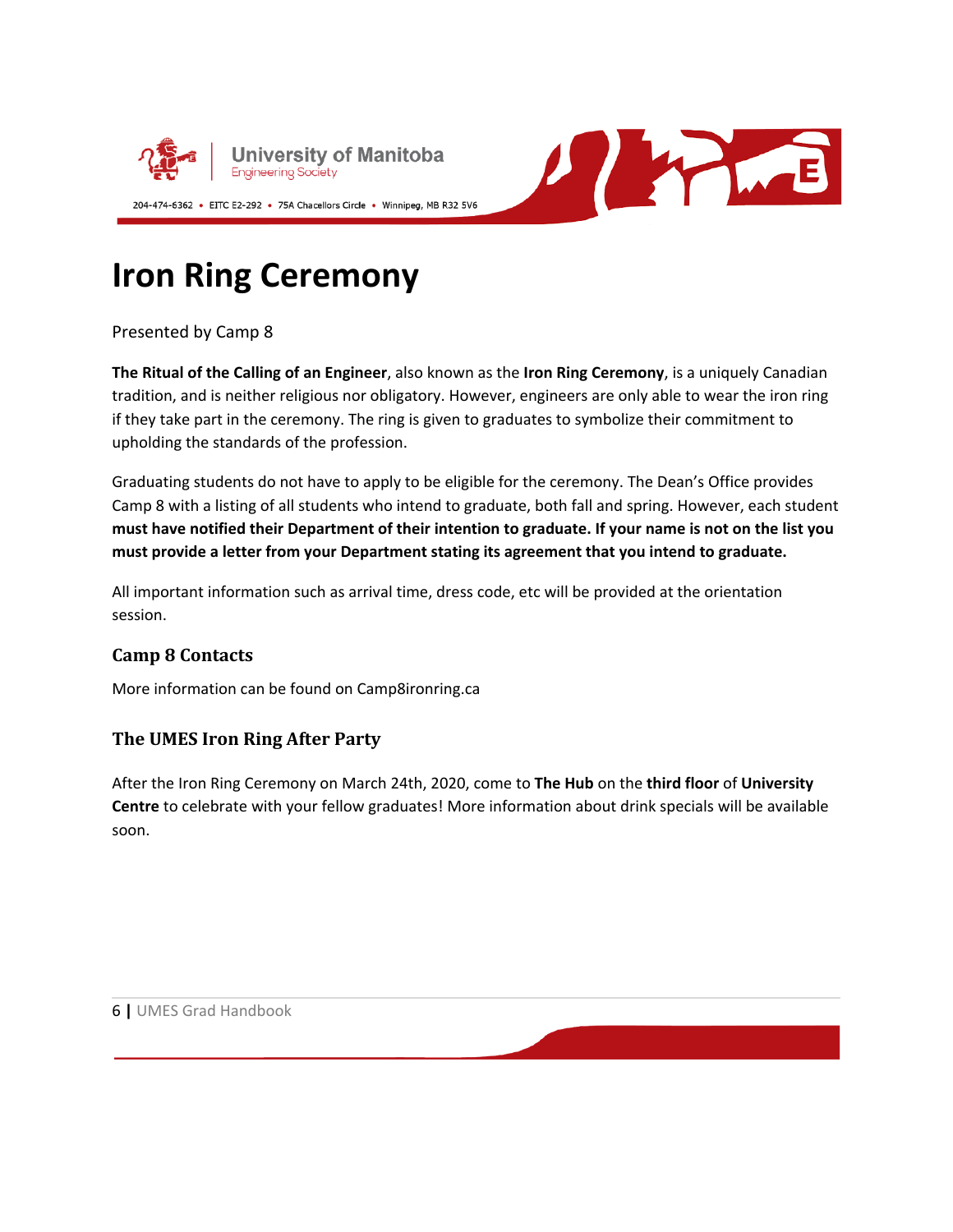

U WINE

### **Grad Photos**

All graduating students are encouraged to have their grad photos taken. These photos will be included in the yearbook (see next section) as well as the graduate composite (take a look at the composites on the first and second floor of E1!)

Engineering grad photos will be taken by Lifetouch **in the Engineering Student Lounge** on:

**- For Those Graduating in May 2020:**

- January 20 to January 24th, 2020

- **Retakes**:
	- February 13, 14
	- March (TBA)

#### **Signing up for Grad Photos**

**April Grads –** You must sign up online through the lifetouch website. [www.lifetouch.ca/wpgsales](http://www.lifetouch.ca/wpgsales)

Note: you must fill in the right faculty information to be included in the engineering photos.

The sitting fee will be \$25, and your photo session will be 15 minutes in length. You can also order a grad composite for \$25 that is to be paid at your photo session in cash, credit or debit.

#### **The Grad Photo Session**

Your gown pose (your "mug" shot) will be included in the yearbook. As such, there will be a required form for you to fill out for UMES at your photo session.

#### **Ordering your Grad Photos**

Lifetouch will send the proofs of your grad photos directly to you, and you can order the pictures you want online directly from them. Your proofs will arrive within 2 weeks of your photo session. If you have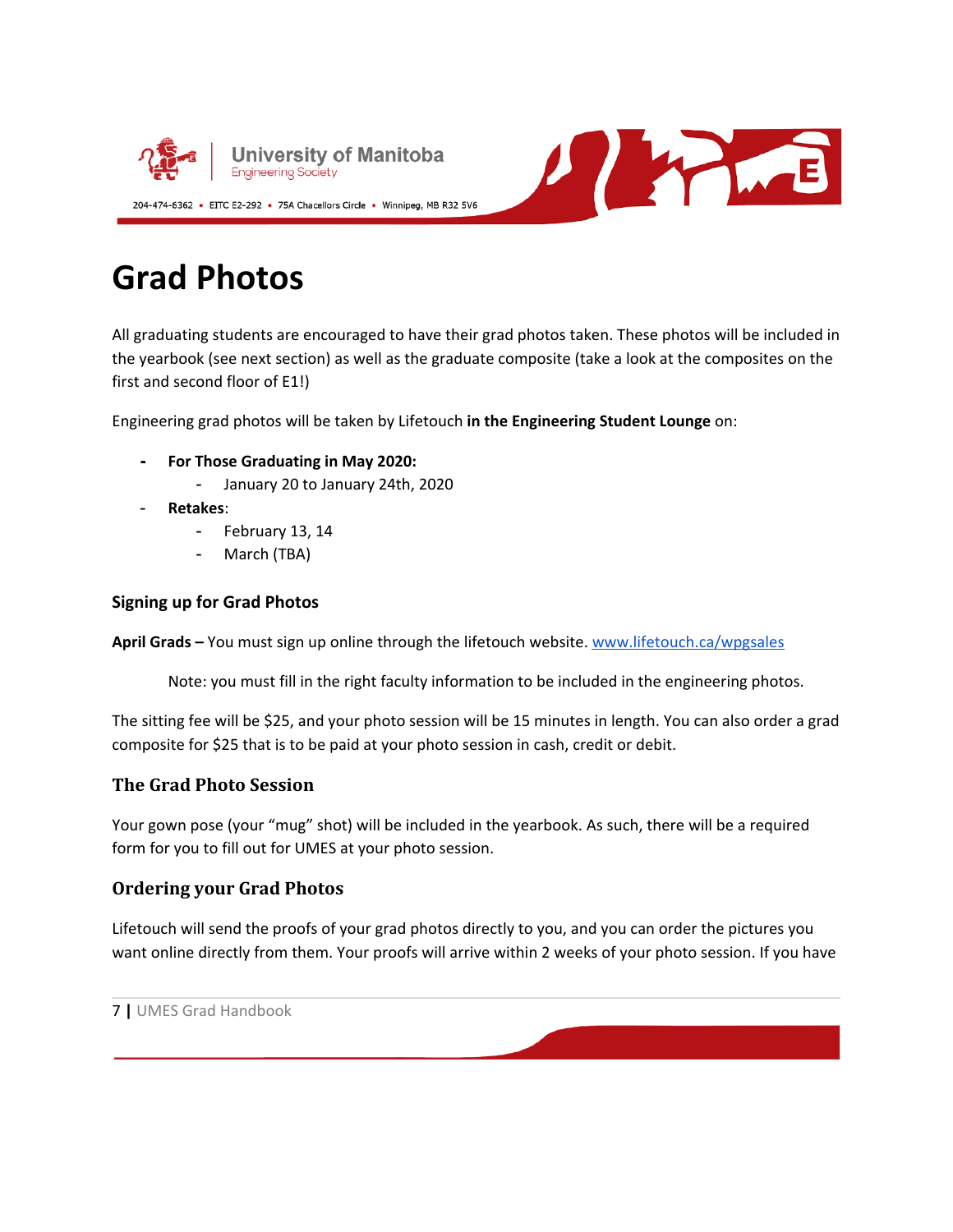



not received them after 2 weeks, please contact Lifetouch at 1-888-676-1647.

#### **Can't make it to the Photo Session?**

If you cannot make it to the scheduled photo sessions for retakes in Engineering, please contact Tina at (204) 272-3500 or [tgoncalves@lifetouch.ca](mailto:tgoncalves@lifetouch.ca) to schedule an appointment with the Lifetouch Studios.

### **The Yearbook**

Each year, the UMES Yearbook Directorship compiles photos from the many events that take place in Engineering, as well as the mug shots of all of the graduates. These yearbooks are a great way to remember your time in the faculty!

#### **Yearbook for Graduates**

Yearbooks are subsidized by UMES and can be purchased for \$20 each. At your photo session with Lifetouch, there will be a required UMES form for you to fill out. This will help us put the yearbook together, and is also so we can contact you when the 2019-2020 yearbooks have been printed. Information will be sent out with the link to purchase shortly.

#### **Contact the Yearbook Directorship**

The yearbook directorship is always looking for more pictures, and if you have any that you would like to see in the 2019-2020 yearbook please email them at [yearbook@umes.mb.ca.](mailto:yearbook@umes.mb.ca)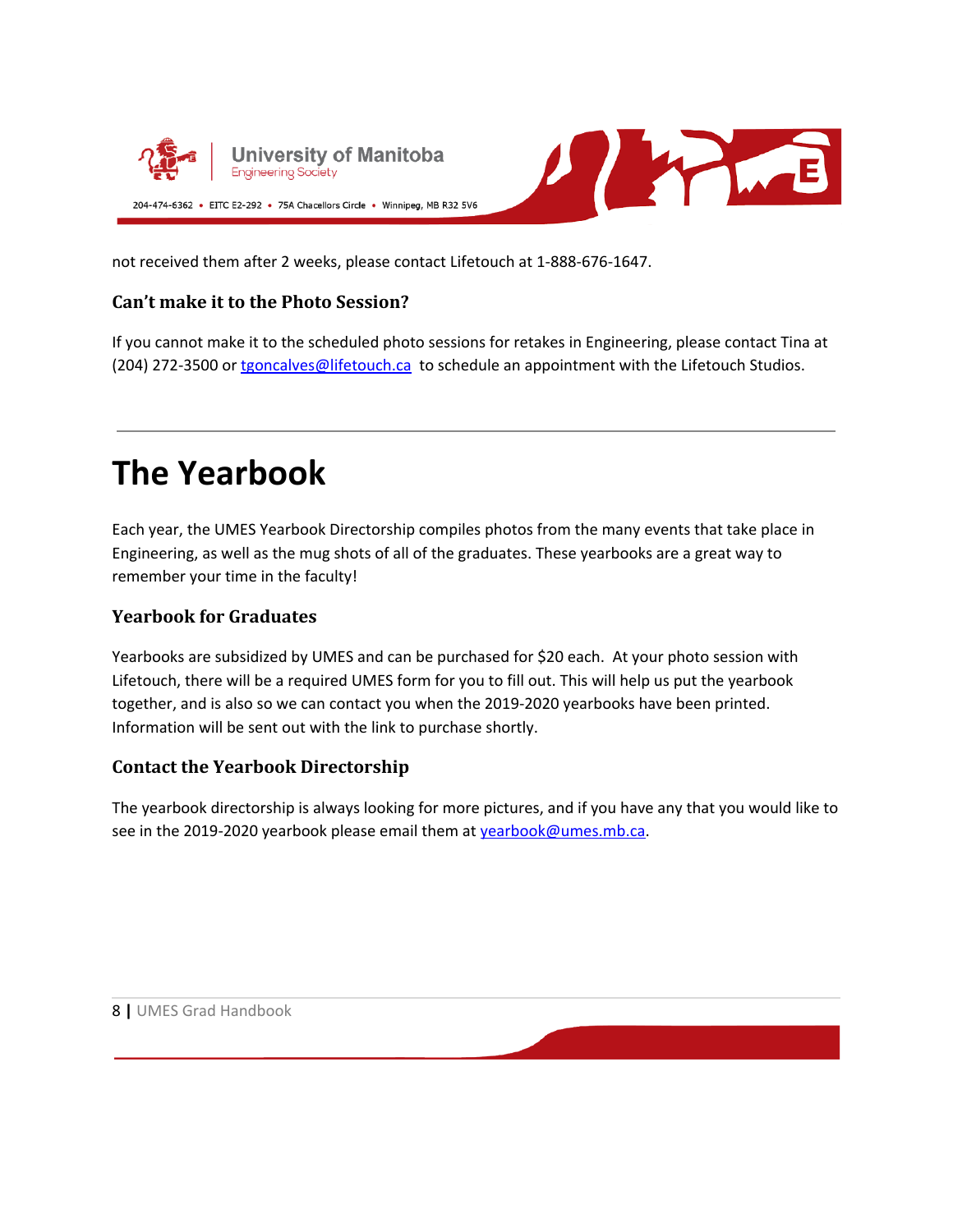



### **Graduation Dinner & Year End Formal**

The Engineering Graduation Dinner & Year End Formal are organized each year by UMES. The dinner is an opportunity for students, faculty, friends and family to celebrate the accomplishments of the graduates. The celebrations continue into the Year End Formal, a dance in which all engineering students are invited to party with the graduates in the last UMES social event before final exams.

The events will be hosted at the **Canad Inns Destination Centre Polo Park** on **Saturday March 28, 2020**, with the timing as follows:

- Cocktails from 5:00 pm 6:30 pm
- Dinner from 6:30 pm 9:00 pm
- Dance from 9:00 pm 2:00 am

#### **Purchasing Tickets**

Tickets will be purchased through EventBrite this year. This will allow grads to choose seating as well as the number of tickets needed for the dinner. Look out for the link to in an email sent at the end of February.

#### Tickets for the Graduation Dinner & Dance will go on sale for \$50 and the date will be sent out in an **email to all the Grads.**

#### **About the venue**

The UMES Graduation Dinner & Dance will be held at the Canad Inns, near Polo Park Shopping Center:

#### Canad Inns

For more information about the venue, please see: www.canadinns.com

Our events will be held in the Ambassador Ballroom, where coat check will be available.

Free parking will be available at the hotel for all guests of the dinner and dance behind the hotel.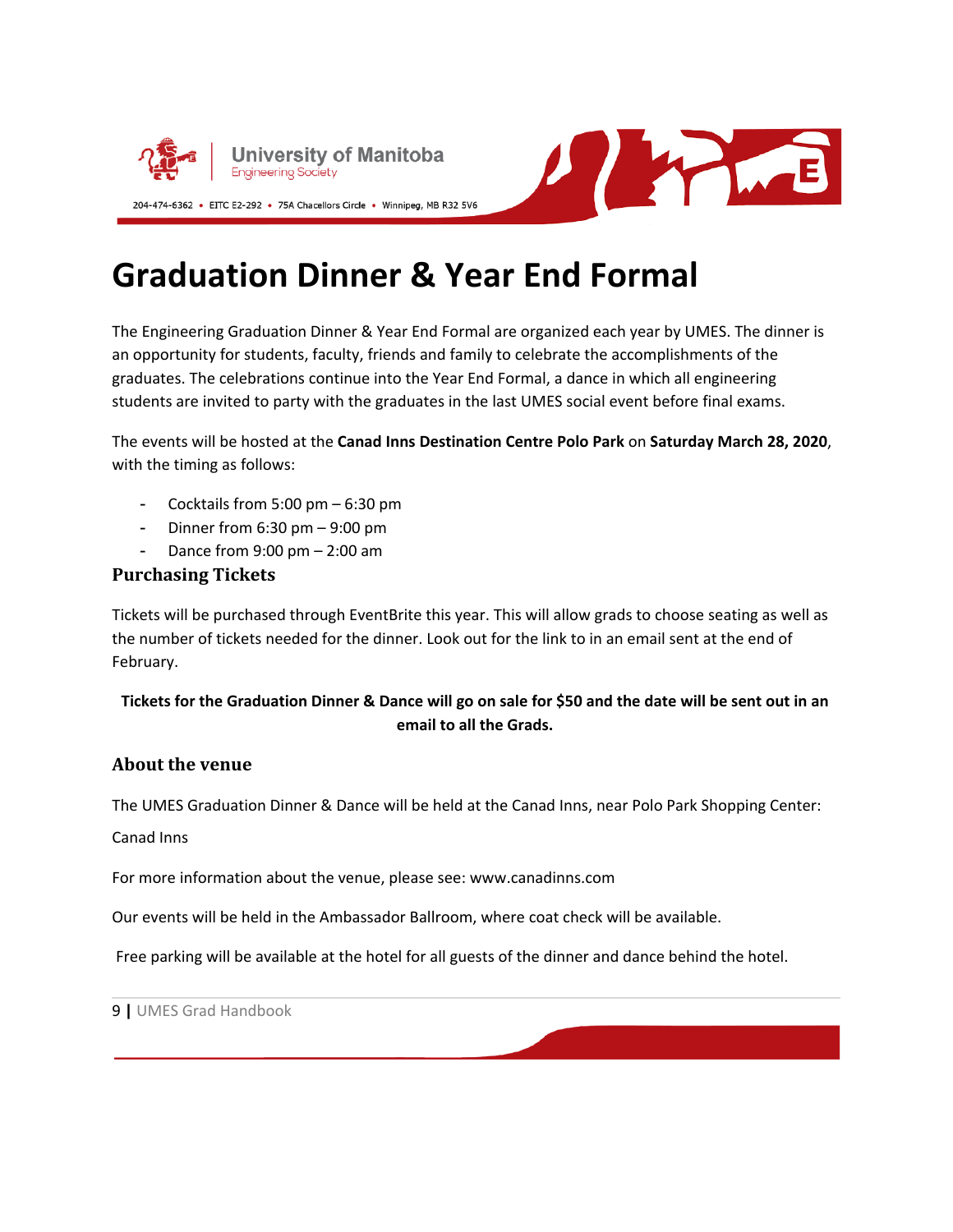



#### **The Graduation Dinner**

The Graduation Dinner is a formal event, and all graduates are encouraged to invite their family. Faculty and staff from Engineering have been invited to celebrate the achievements of the graduates. During the dinner, there will be speeches, toasts/roasts to the professors and graduates, as well as the ritual Passing of the Stick (for more information on this ritual, please see the UMES website).

#### **Dinner Menu**

#### **Note: this is last year's menu, more detailed meal info will be available on the registration form**

Guests will have their choice of the following selection of entrées:

**Fillet of Beef & Chicken Combo:** 4 oz fillet of beef and 4 oz tender breast of chicken topped with brandy au jus

**Roasted Eggplant Tower:** Panko Crusted Eggplant with each layer filled with roasted vegetables and mozzarella cheese ragout on a bed of sweet basil tomato sauce

In addition, the following are included with the entrées:

**Fresh baked rolls Butternut Squash with fresh dill soup Mixed greens with mandarin oranges, sun dried cranberries and toasted almonds drizzled in citrus vinaigrette Cauliflower florets with lemon pepper Oven roasted twin chateau potato Chocolate tiger cake**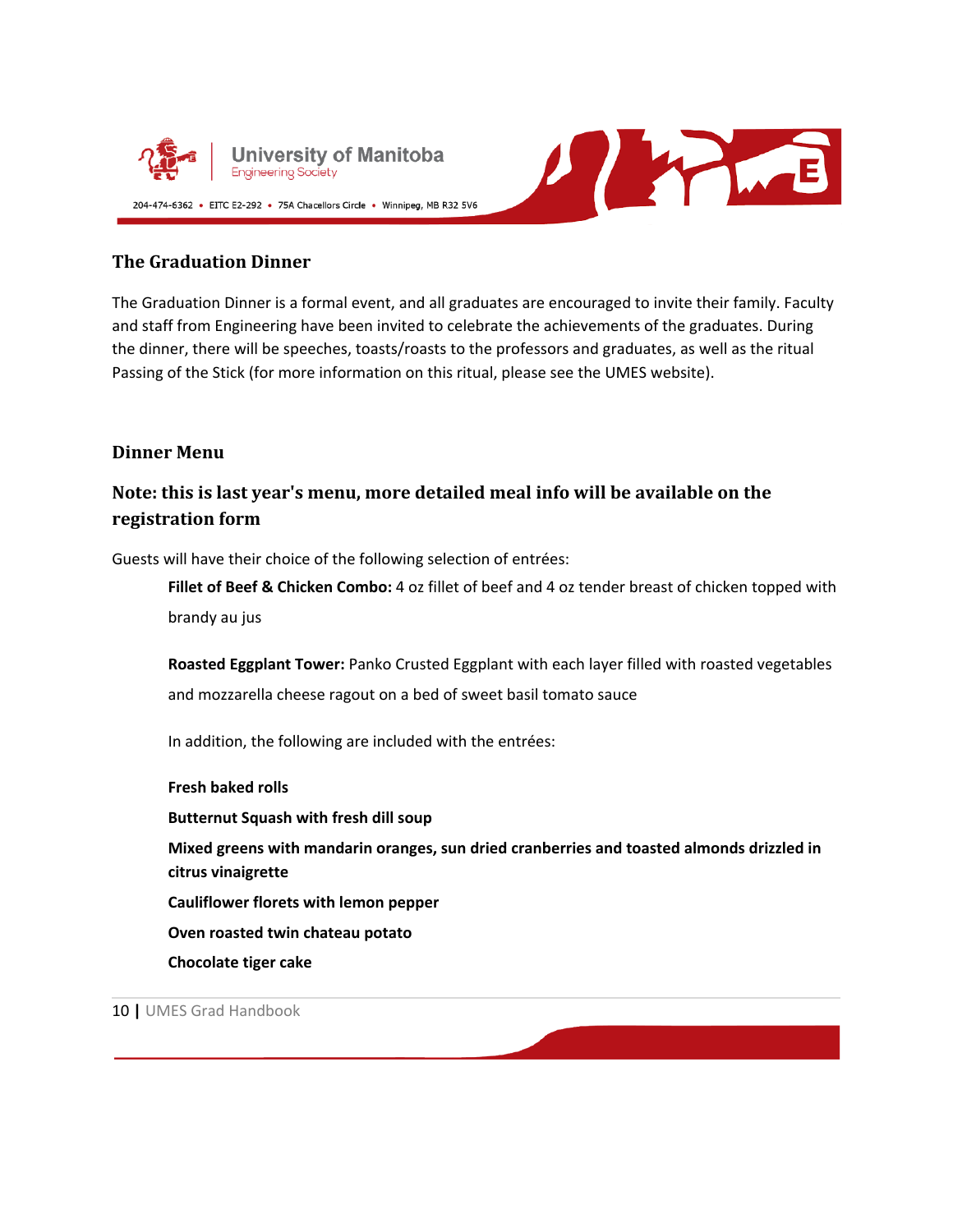



When purchasing dinner tickets you will be able to specify your meal choice. If you have any allergies that we should be aware of, please indicate them on the dinner ticket form.

#### **The Year End Formal**

The Year End Formal is open to all Engineering students. It is the last UMES social event before final exams, and students are encouraged to invite their friends as well.

Tickets are only \$10, and make sure you dress to impress as there will be a photo booth to capture lasting memories!

**Tickets for the Year End Formal will become available at the end of February.**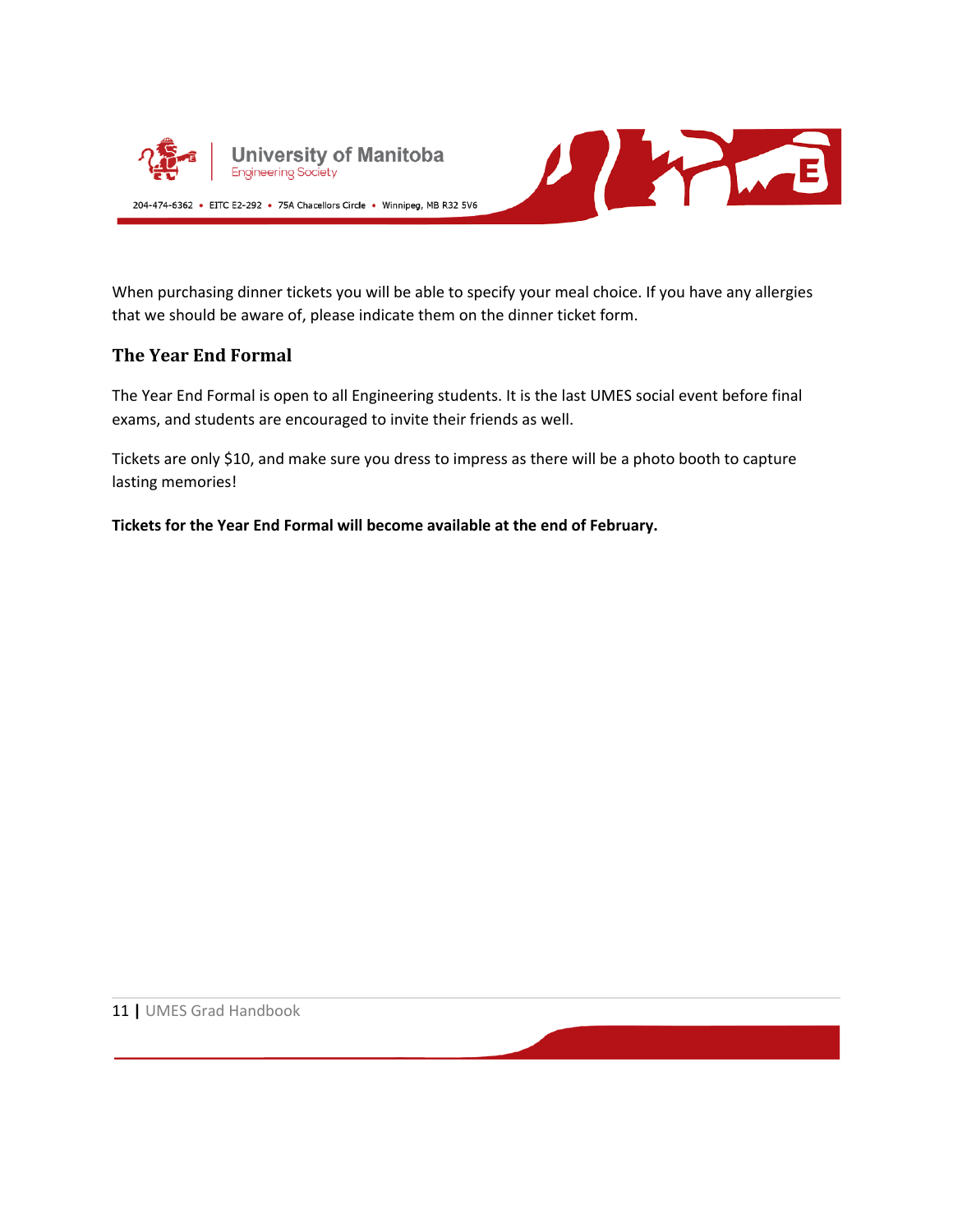



### **Convocation**

The University of Manitoba holds convocation ceremonies twice a year: in October (for those graduating after completing spring semester) and also in May (for those graduating after completing fall or winter semesters). After you declare your graduation date on Aurora, more information about convocation will be sent to your University of Manitoba email address.

Convocation is the formal ceremony that marks the successful completion of a student's degree. At this ceremony you will receive your parchment. All graduates are encouraged to attend and invite their family and friends.

#### **More Details about Convocation**

Convocation will take place in the Investors Group Athletic Centre on the Fort Garry Campus. Graduates will wear academic hoods, gowns, and caps in the colours of their Faculty, provided by the university. Logistical details regarding convocation will be sent to your University of Manitoba email address after you have declared your graduation date on Aurora.

#### **Claiming your Parchment elsewhere from Convocation**

Convocation is not mandatory. If you are unable to attend your convocation, you will still receive your degree. The Registrar's Office will hold on to all parchments that have not been picked up for up to twelve months after graduation, after which they will be destroyed. If, for whatever reason, you do not receive your parchment then it is your responsibility to contact the Registrar's Office within twelve months of graduating. After this period you will have to pay the replacement fee to receive your parchment.

#### **More Information**

For more information regarding convocation, please contact the Registrar's Office in 400 University Centre. Check [http://umanitoba.ca/student/records/convocation/convocation\\_dates\\_and\\_times.html](http://umanitoba.ca/student/records/convocation/convocation_dates_and_times.html) for detailed convocation dates for all faculties.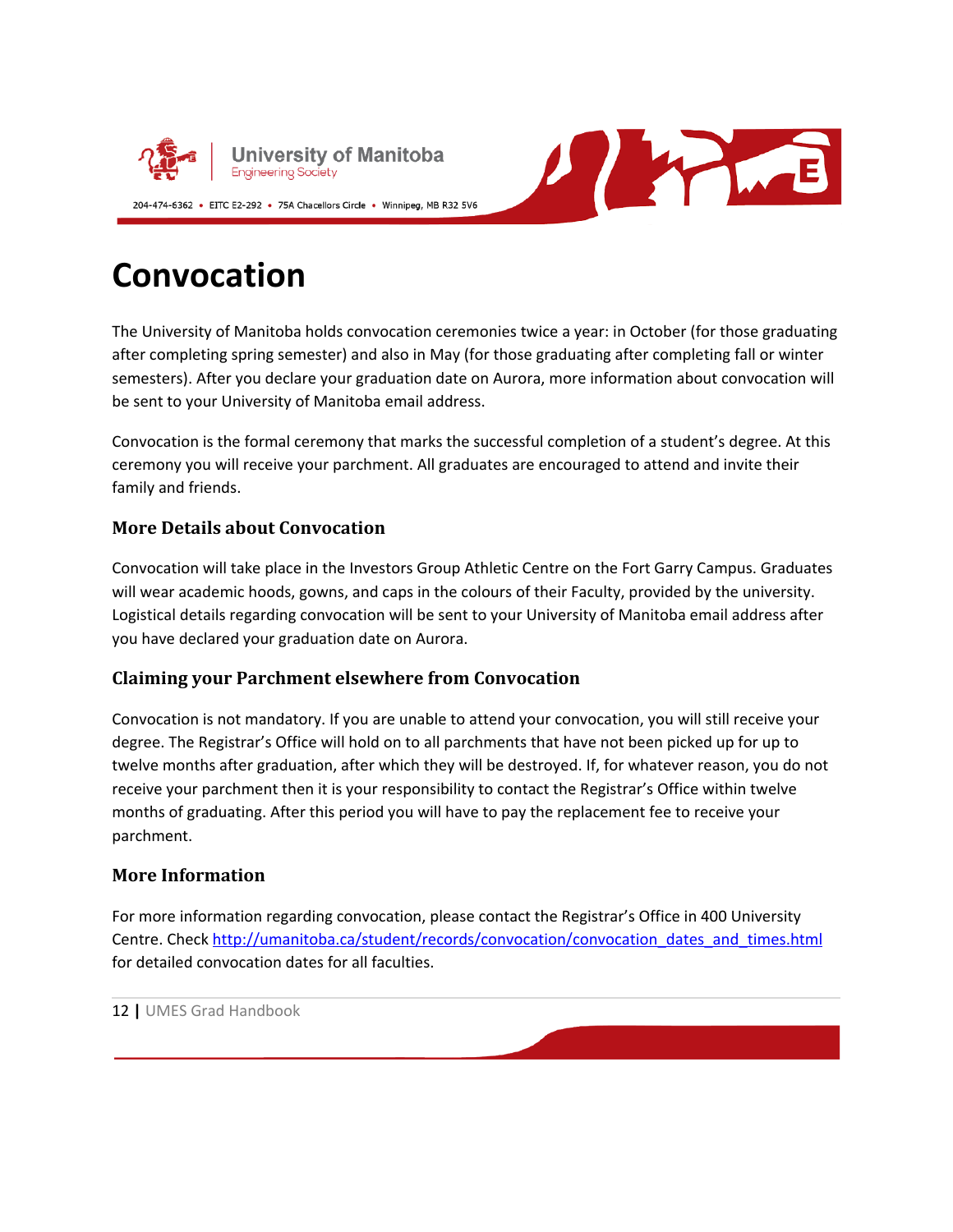



## **Alumni Information**

If you would like to keep in contact with the Faculty of Engineering at the University of Manitoba once you graduate, please contact Brandy O'Reilly to join the alumni e-mail list.

Brandy O'Reilly

Communications and Special Projects

(204) 474-9034

E3-373 EITC

brandy.oreilly@umanitoba.ca